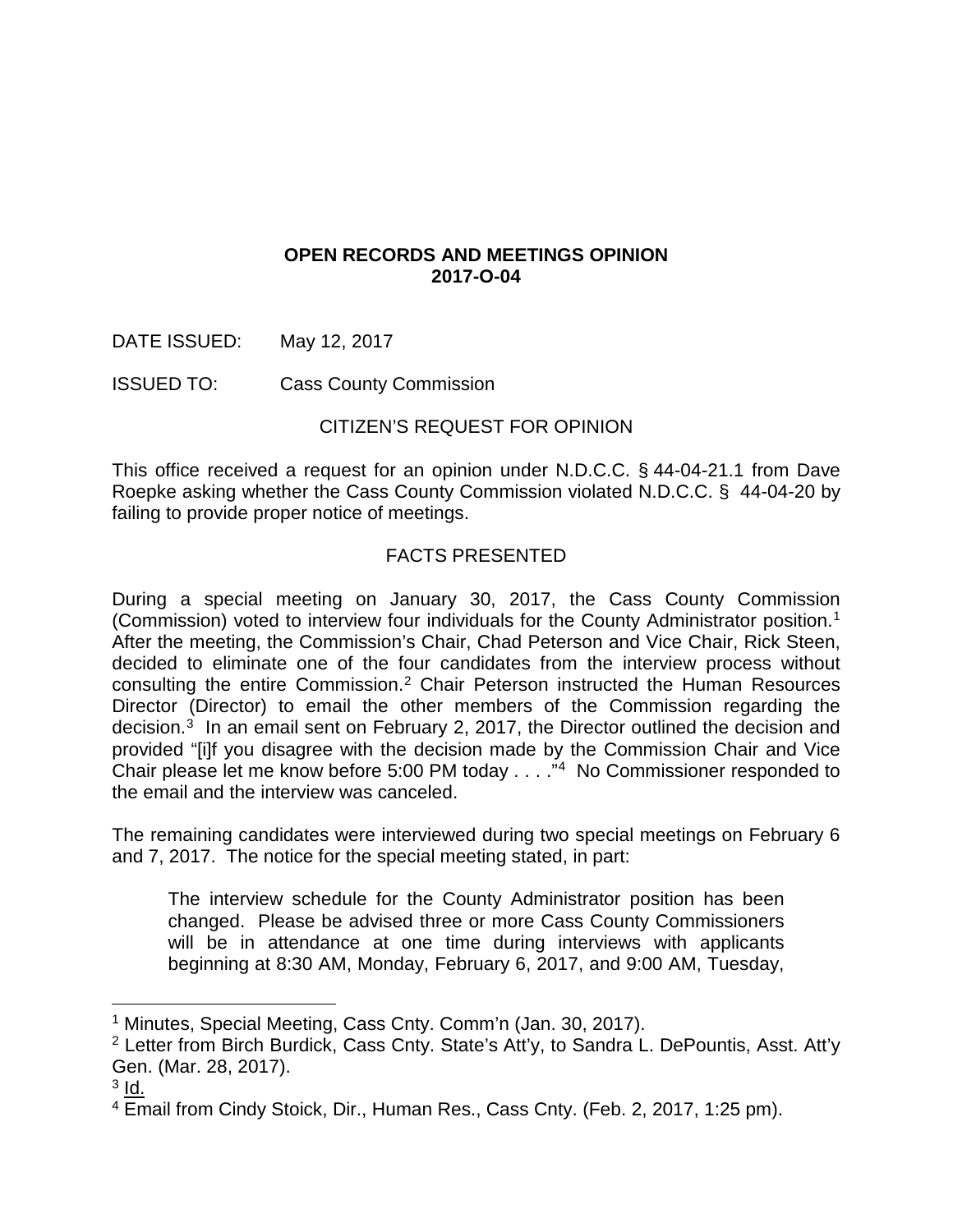February 7, 2017, in the Commission Conference Room, Cass County Courthouse in Fargo . [5](#page-1-0)

After the final interview on February 7, the Commission "discussed the attributes of each candidate.["6](#page-1-1) The Commission then voted to conduct a background check on one candidate and, pending the results, the Interim County Administrator and Director would offer the position to the candidate.<sup>[7](#page-1-2)</sup>

## **ISSUES**

- 1. Whether the February 2, 2017, email to the Commission was a "meeting" subject to open meeting laws.
- 2. Whether the notice for the February 7, 2017, special meeting was posted in substantial compliance with N.D.C.C. § 44-04-20.

## ANALYSIS

### Issue One

Generally, all meetings of a public entity must be open to the public and preceded by public notice in compliance with N.D.C.C.  $\S$  44-04-20.<sup>[8](#page-1-3)</sup> Emails exchanged between a quorum<sup>[9](#page-1-4)</sup> of members of a governing body involving public business<sup>[10](#page-1-5)</sup> are considered a "meeting" subject to open meeting laws.<sup>11</sup> Emails that discuss substantive merits of the suggested agenda topic or a matter of public business, provide opinions including opinions on how to handle public business, attempt to build support and consensus for certain positions, or emails in which a quorum discusses, formulates, or narrows options, are equivalent to a meeting that requires notice.[12](#page-1-7) This office has also warned

<span id="page-1-2"></span> $7$  *Id.* 

<span id="page-1-0"></span> <sup>5</sup> Amended Notice, Special Meetings, Cass Cnty. Comm'n (Feb. 2, 2017).

<span id="page-1-1"></span><sup>6</sup> Minutes, Special Meeting, Cass Cnty. Comm'n (Feb. 7, 2017).

<span id="page-1-3"></span><sup>8</sup> N.D.C.C. § 44-04-20.

<span id="page-1-4"></span><sup>&</sup>lt;sup>9</sup> N.D.C.C. § 44-04-17.1(15) ("quorum" is defined as "one-half or more of the members of the governing body, or any smaller number if sufficient for a governing body to transact business on behalf of the public entity."). A quorum is reached if the emails are sent to a quorum of the governing body. N.D.A.G. 2015-O-14; N.D.A.G. 2014-O-12.

<span id="page-1-5"></span><sup>&</sup>lt;sup>10</sup> N.D.C.C. § 44-04-17.1(12) (definition of "public business" includes "all matters that relate or may foreseeably relate in any way to [t]he performance of the public entity's governmental functions . . . or [t]he public entity's use of public funds.")  $11$  N.D.A.G. 2015-O-14.

<span id="page-1-7"></span><span id="page-1-6"></span><sup>12</sup> N.D.A.G. 2015-O-14; N.D.A.G. 2014-O-12; N.D.A.G. 2013-O-07.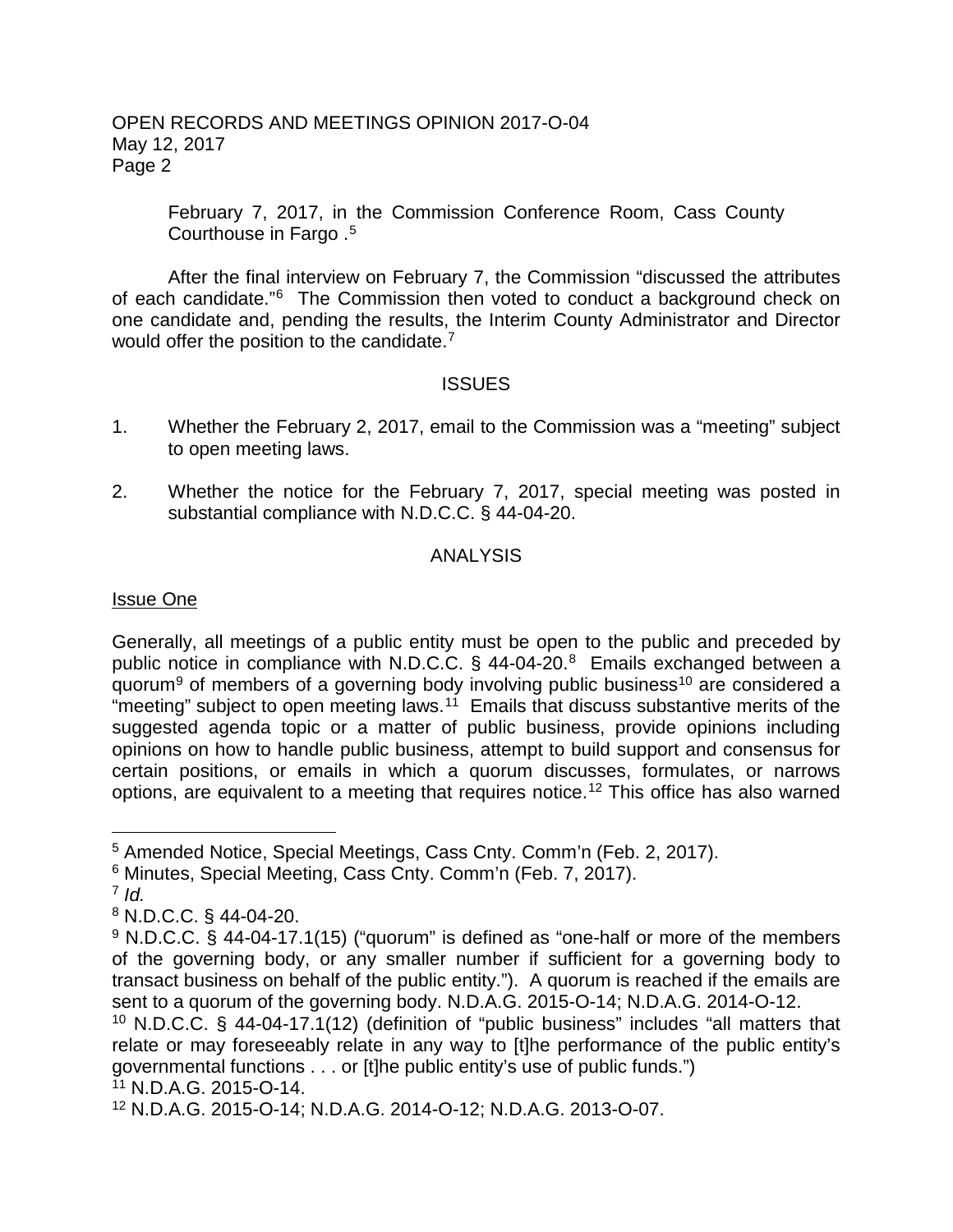against emails that request other members to share their thoughts and opinions about certain topics because doing so invites further discussions regarding public business that should be held in an open meeting.<sup>[13](#page-2-0)</sup>

Here, a decision was made by the Chair Peterson and Vice Chair Steen to eliminate a candidate from the upcoming interviews.<sup>14</sup> An email was then sent out to the entire Commission informing them of the decision, but then asking if anyone had a problem with the decision, to email the Director by the end of the day.<sup>15</sup> The lack of response of the Commission,<sup>16</sup> in essence, was a tacit vote to approve the decision made by the Chair and Vice Chair. Consensus was thereby reached that allowed the Chair and Vice Chair to move forward with a matter of public concern outside of a properly noticed public meeting. Many past opinions have explained that such actions circumvent the open meetings law.<sup>[17](#page-2-4)</sup> It is my opinion that the Commission's email exchange violated the open meetings law.

#### Issue Two

Public notice must be provided in advance of all meetings of a public entity.<sup>[18](#page-2-5)</sup> Section 44-04-20, N.D.C.C., requires notice of all regular meetings be posted at the main office of the public entity, if one such exists, filed with the county auditor for county level entities or posted on the public entities website, posted at the location of the meeting on the day of the meeting, and given to anyone requesting notice of upcoming meetings.<sup>[19](#page-2-6)</sup> For emergency or special meetings, a public entity must also provide notice to its official newspaper.[20](#page-2-7) The notice must include the date, time, and location of

- <span id="page-2-6"></span><sup>19</sup> N.D.C.C. § 44-04-20 (4) and (5).
- <span id="page-2-7"></span><sup>20</sup> N.D.C.C. § 44-04-20(6).

<span id="page-2-0"></span> <sup>13</sup> N.D.A.G. 2015-O-14; N.D.A.G. 2015-O-06; N.D.A.G. 2014-O-12.

<span id="page-2-1"></span><sup>&</sup>lt;sup>14</sup> Letter from Birch Burdick, Cass Cnty. State's Att'y, to Sandra L. DePountis, Asst. Att'y Gen. (Mar. 28, 2017).

<span id="page-2-2"></span><sup>15</sup> Email from Cindy Stoick, Dir., Human Res., Cass Cnty.(Feb. 2, 2017, 1:25 pm).

<span id="page-2-3"></span><sup>&</sup>lt;sup>16</sup> Letter from Birch Burdick, Cass Cnty. State's Attorney, to Sandra L. DePountis, Asst. Att'y Gen. (Mar. 28, 2017).

<span id="page-2-4"></span><sup>&</sup>lt;sup>17</sup> N.D.A.G. 2015-O-14 (executive director of licensing board emailing the board members asking for their input and thoughts violated open meetings law); N.D.A.G. 2015-O-06 (auditor reaching out to Commissioners about a decision of the Chair to terminate an employee and relaying the approval of the Commission back to the Chair was a violation of open meetings law); N.D.A.G. 2015-O-04 (series of conversations ultimately involving a quorum of the Commission built consensus that authorized two Commissioners to continue their course of action regarding the resignation of an employee).

<span id="page-2-5"></span><sup>18</sup> N.D.C.C. § 44-04-20(1).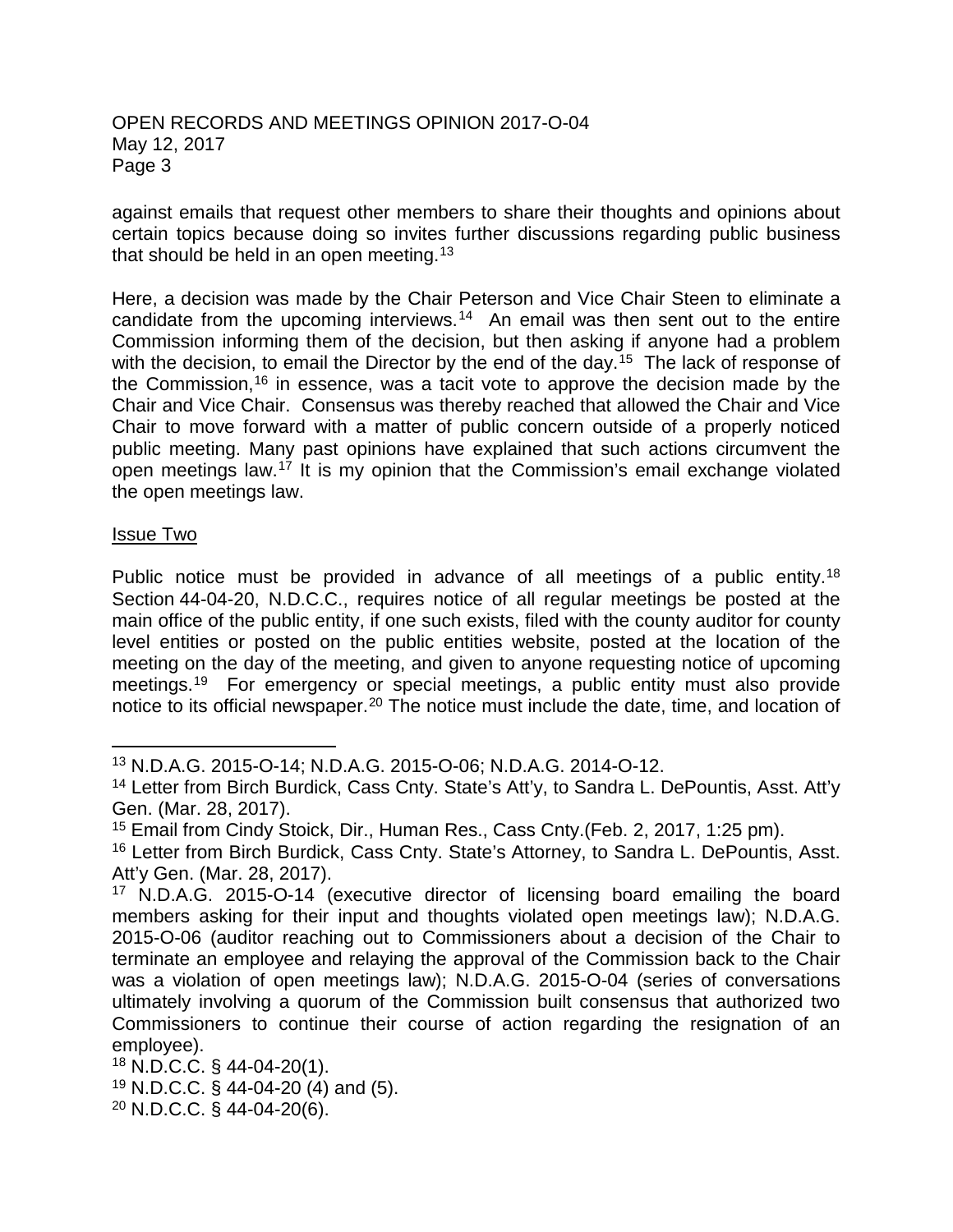the meeting and must include an agenda of the topics to be considered or discussed, along with any executive sessions expected to be held during the meeting.<sup>21</sup> The topics that may be considered at an emergency or special meeting are limited to those included in the notice. $22$ 

The Commission posted notice of its February 7, 2017, special meeting at its main office, at the location of the meeting on day of the meeting, and provided the notice to the news media and all others requesting to receive notice of the upcoming meeting.<sup>[23](#page-3-2)</sup> The Commission, however, failed to provide notice to the county auditor or on its website.<sup>[24](#page-3-3)</sup> Because of this, the Commission did not provide notice in substantial compliance with N.D.C.C. § 44-04-20.[25](#page-3-4) 

The notice posted by the Commission for the February 7, 2017, special meeting, included the date, time, and location of the meeting, and provided notice that the Commission would be conducting interviews of applicants for the County Administrator position.[26](#page-3-5) The notice, however, did not include any reference to discussions on the attributes of the candidates and narrowing the applicants down to one individual who would be offered the job, dependent on a favorable background check.

Although the law does not require a governing body to list every action it may take within the scope of the topic, the agenda must provide "sufficient information to interested members of the public concerning the governing body's anticipated business in order that they may attend the meeting or take whatever other action they deem appropriate."<sup>[27](#page-3-6)</sup> The importance of identifying what will take place at a meeting is greater for special meetings because they are unpredictable and often scheduled on short notice.<sup>28</sup> Failing to include topics to be discussed in the notice prevents the public from obtaining proper advance notice of what will be considered at a special meeting and is a

<span id="page-3-7"></span><sup>28</sup> N.D.A.G. 2011-O-15.

<span id="page-3-0"></span> $21$  N.D.C.C. § 44-04-20(2).

<span id="page-3-1"></span><sup>22</sup> N.D.C.C. § 44-04-20(6).

<span id="page-3-2"></span><sup>&</sup>lt;sup>23</sup> Letter from Birch Burdick, Cass Cnty. State's Att'y, to Sandra L. DePountis, Asst. Att'y Gen. (Mar. 28, 2017).

<span id="page-3-3"></span><sup>24</sup> *Id.*

<span id="page-3-4"></span><sup>25</sup> N.D.A.G. 2015-O-02; N.D.A.G. 2005-O-10; N.D.A.G. 2005-O-07; N.D.A.G. 2000-O-03; N.D.A.G. 98-O-11.

<span id="page-3-5"></span><sup>26</sup> Amended Notice, Special Meetings, Cass Cnty. Comm'n (Feb. 2, 2017).

<span id="page-3-6"></span><sup>27</sup> N.D.A.G. 2011-O-15 (appointment of legal counsel was necessary and specifically related to the grievance hearing listed on the agenda); *but see* N.D.A.G. 2005-O-14 (it was not a violation of open meetings law when the school board took a community vote on proposed item on the agenda when the agenda included the topic voted upon and included requests for community input).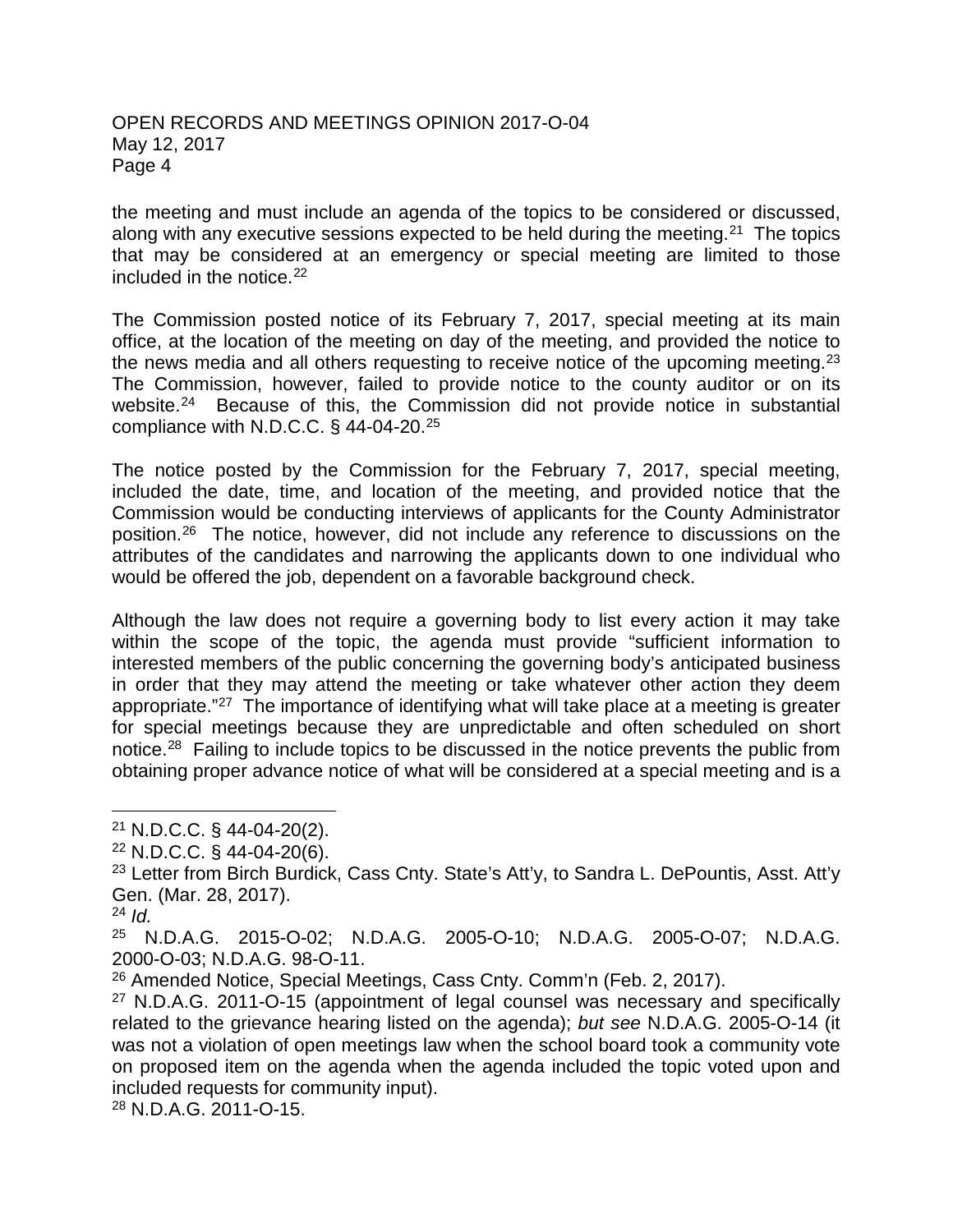violation of open meetings law.[29](#page-4-0) Consequently, topics for special meetings must be specifically stated in the agenda and a governing body may only consider the topics included in the notice.

Here, the agenda topic only referenced that three or more Commissioners would be "in attendance" during the interviews.<sup>[30](#page-4-1)</sup> The notice failed to inform the public that the full Commission would be voting on a final applicant to go forward with the hiring process at the end of the interviews. The Commission therefore violated N.D.C.C. § 44-04-20 when it considered a topic at a special meeting that was not included in the notice. <sup>[31](#page-4-2)</sup>

## **CONCLUSIONS**

- 1. The Commission violated open meetings law when it provided tacit approval for a decision of the Chair and Vice Chair via email on a matter of public business.
- 2. The Commission violated N.D.C.C. § 44-04-20 when it failed to post notice of the February 7, 2017, special meeting with the county auditor or on its website and when it failed to include all topics to be considered in the agenda.

# STEPS NEEDED TO REMEDY VIOLATIONS

The Commission already recognized, in its letter to this office, that the February 2, 2017, email was inappropriate which has resulted in internal discussions about the exercise of care needed within the department to "eliminate any communications with and amongst commissioners that would violate the open meetings laws."[32](#page-4-3) No further action needs to be taken on this matter.

The meeting minutes for the February 7, 2017, meeting must be updated to include a detailed recollection of conversations that occurred after the final interview concluded. The updated meeting minutes must be given to Mr. Roepke, and anyone else requesting such minutes, free of charge.

<span id="page-4-0"></span> <sup>29</sup> N.D.A.G. 2003-O-20.

<span id="page-4-1"></span><sup>30</sup> Amended Notice, Special Meetings, Cass Cnty. Comm'n (Feb. 2, 2017).

<span id="page-4-2"></span> $31$  I note that the Commission, at its next regularly scheduled meeting on February 21, 2017, made its formal appointment for the County Administrator position. *See* Minutes, Cass Cnty. Comm'n (Feb. 21, 2017). However, this discussion did not include reference to any other candidate or why it chose to narrow its applicants to the one individual. This is the conversation that the public was not privy to in the improperly noticed February 7, 2017, special meeting.

<span id="page-4-3"></span><sup>&</sup>lt;sup>32</sup> Letter from Birch Burdick, Cass Cnty. State's Att'y, to Sandra L. DePountis, Asst. Att'y Gen. (Mar. 28, 2017).